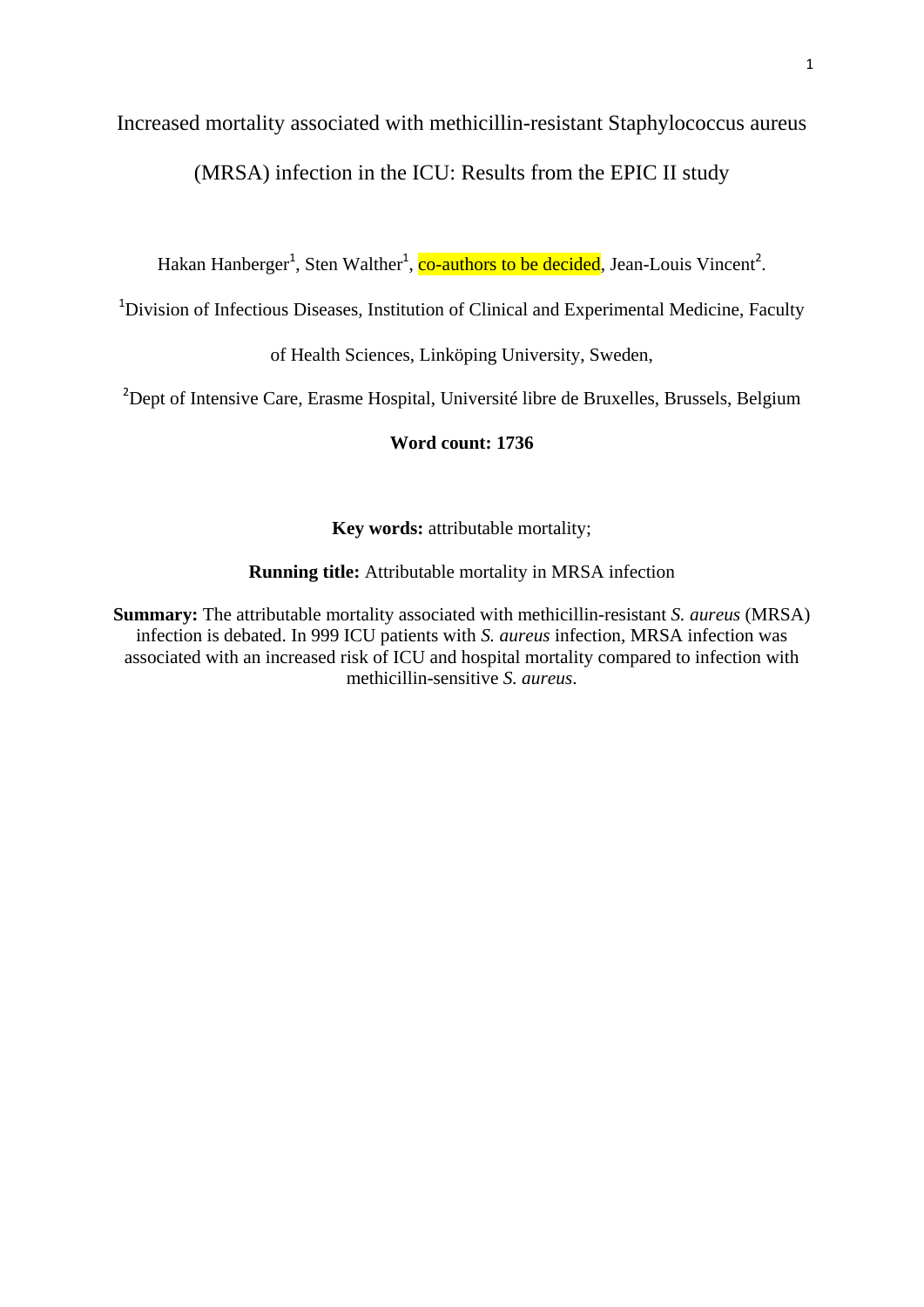## **Abstract**

**Background:** Controversy continues regarding whether the presence of methicillin resistance increases mortality risk in *Staphylococcus aureus* infections. We assessed the role of methicillin resistance on survival of patients with *S. aureus* infection in the EPIC II study cohort.

**Methods:** The EPIC II point-prevalence study of infection in critically ill patients was performed on May 8, 2007. Demographic, physiological, bacteriological and therapeutic data were collected for 13,796 adult patients in 1,265 participating ICUs from 75 countries on the study day. ICU and hospital outcomes were recorded. We compared characteristics of patients with methicillin-sensitive (MSSA) and methicillin-resistant (MRSA) *S. aureus* infection. Comorbidities, age, SAPS II score and MRSA/MSSA were entered into a multivariable model and odds ratios (OR)[95% CI] for ICU and hospital mortality rates were calculated. **Results:** On the study day, 7,087 of the 13,796 patients (51%) were classified as infected. There were 494 patients with MRSA and 505 patients with MSSA infections. There were no significant differences between the two groups in use of mechanical ventilation or hemofiltration/hemodialysis. Cancer and chronic renal failure were more prevalent in MRSA than in MSSA patients. ICU mortality rates were  $29.1\%$  and  $20.5\%$ , respectively ( $p<0.01$ ) and corresponding hospital mortality rates were 36.4% and 27.0% (*P*<0.01). Multivariable analyses of ICU and hospital mortality for MRSA infection showed an OR of 1.39[1.02-1.9], *P*=0.04 for ICU mortality and 1.37[1.03-1.83], *P*=0.03 for hospital mortality.

**Conclusion:** In ICU patients, MRSA infection is associated with an almost 40% increase in adjusted ICU and hospital mortality risk compared to MSSA.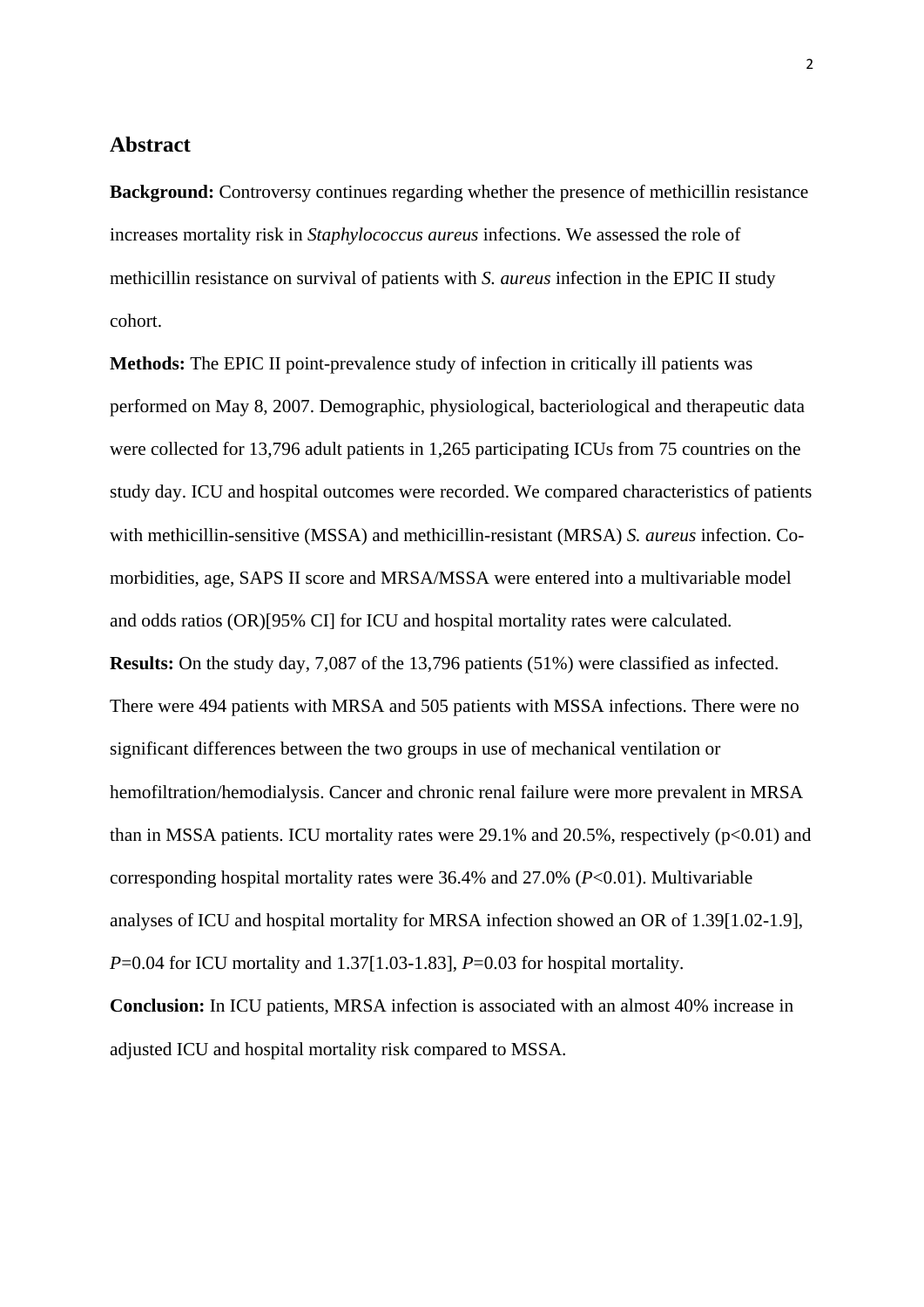# **Introduction**

*Staphylococcus aureus* is a common cause of infection in intensive care patients [1], and in many cases, the *S. aureus* will be resistant to methicillin [1]. However, whether methicillin resistance increases mortality in patients with *S. aureus* infection remains controversial. Some investigations and meta-analyses have reported that methicillin resistance does increase the mortality risk [2-7], whereas other have been unable to demonstrate any difference in mortality between methicillin-resistant (MRSA) and methicillin-sensitive (MSSA) *S. aureus* infections [8-15]. The conflicting results may be explained by differences in settings, sample sizes, case mix, strain virulence, minimum inhibitory concentrations (MIC), antibiotic choice, antibiotic dosage, and timing of appropriate antimicrobial therapy. The Extended Prevalence of Infection in the ICU (EPIC II) showed that half of all ICU patients on the study day were infected [16]. *S. aureus* was the most frequently isolated pathogen, present in 21% of positive isolates; 50% of the *S. aureus* cultures were methicillin resistant (MRSA) [16]. The purpose of this study was to assess the independent role of methicillin resistance on outcome in patients with *S. aureus* infection in the EPIC II study cohort.

## **Methods**

The EPIC II one-day point prevalence study of infection in critically ill patients was performed on May 8, 2007 [16]. Demographic, physiological, bacteriological and therapeutic data were collected from 13,796 adult (>18 years) patients in 1,265 participating ICUs from 75 countries on the study day as previously described [16]. Local ethical committee approval at each participating center was expedited or waived due to the purely observational nature of the study. Infection was defined according to the criteria of the International Sepsis Forum [17] and classified by the attending physician. Microbiological analyses, including methicillin susceptibility testing, were performed locally.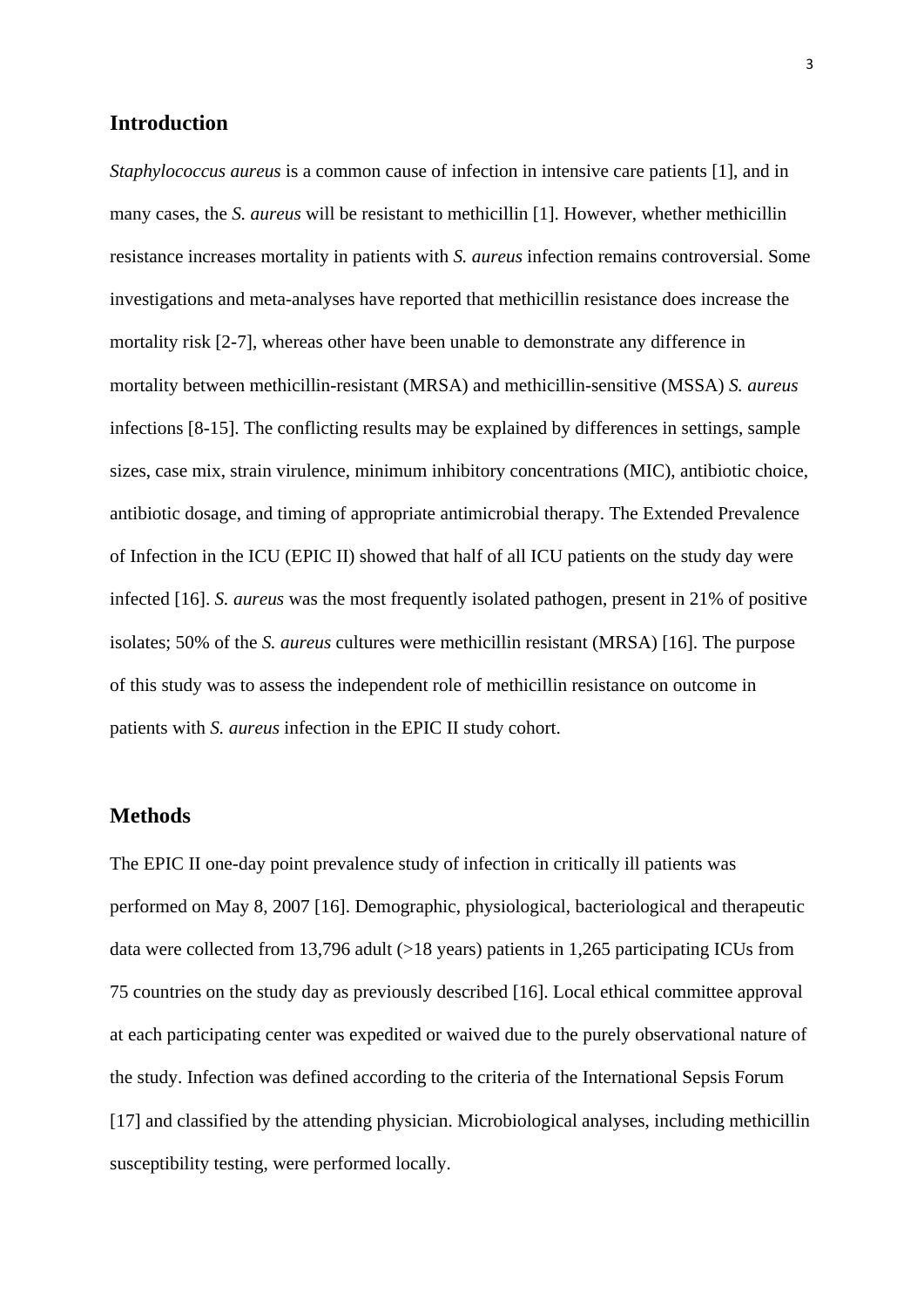Patients who had undergone surgery in the four weeks preceding admission were considered surgical admissions. Elective surgery was defined as surgery scheduled more than 24 hours in advance, and emergency surgery as that scheduled within 24 hours. Trauma admissions were defined as ICU admissions directly related to, or occurring as a complication of, a traumatic event in the 30 days preceding admission. All other admissions were considered medical. We did not differentiate between community-acquired, healthcareacquired or ICU-acquired infections. Participating ICUs were asked to provide patient followup until hospital discharge or for 60 days (until July 9, 2007), and ICU and hospital outcomes were recorded.

For the purposes of this study, we selected the patients with positive *S. aureus* isolates.

#### **Statistics**

Statistical analyses were performed using PASW Statistics 18 for windows (SPSS Inc, Chicago, USA). The Kolmogorov-Smirnov test was used, and histograms and normal-quantile plots were examined to verify if there were significant deviations from the normality assumption of continuous variables. Non-parametric tests of comparison were used for variables evaluated as not normally distributed. Difference testing between groups was performed using Student's t-test, Mann-Whitney test, Chi square test or Fisher exact test as appropriate. Multivariable logistic regression analyses with ICU or hospital mortality as the dependent variables were performed to determine risk factors for mortality in patients with *S. aureus* infection. Data are presented as median (interquartile range [IQR]), or number (%) as appropriate. All tests were two-tailed, and *P*<.05 was considered statistically significant.

## **Results**

**Basic characteristics of patients with infections in EPIC II**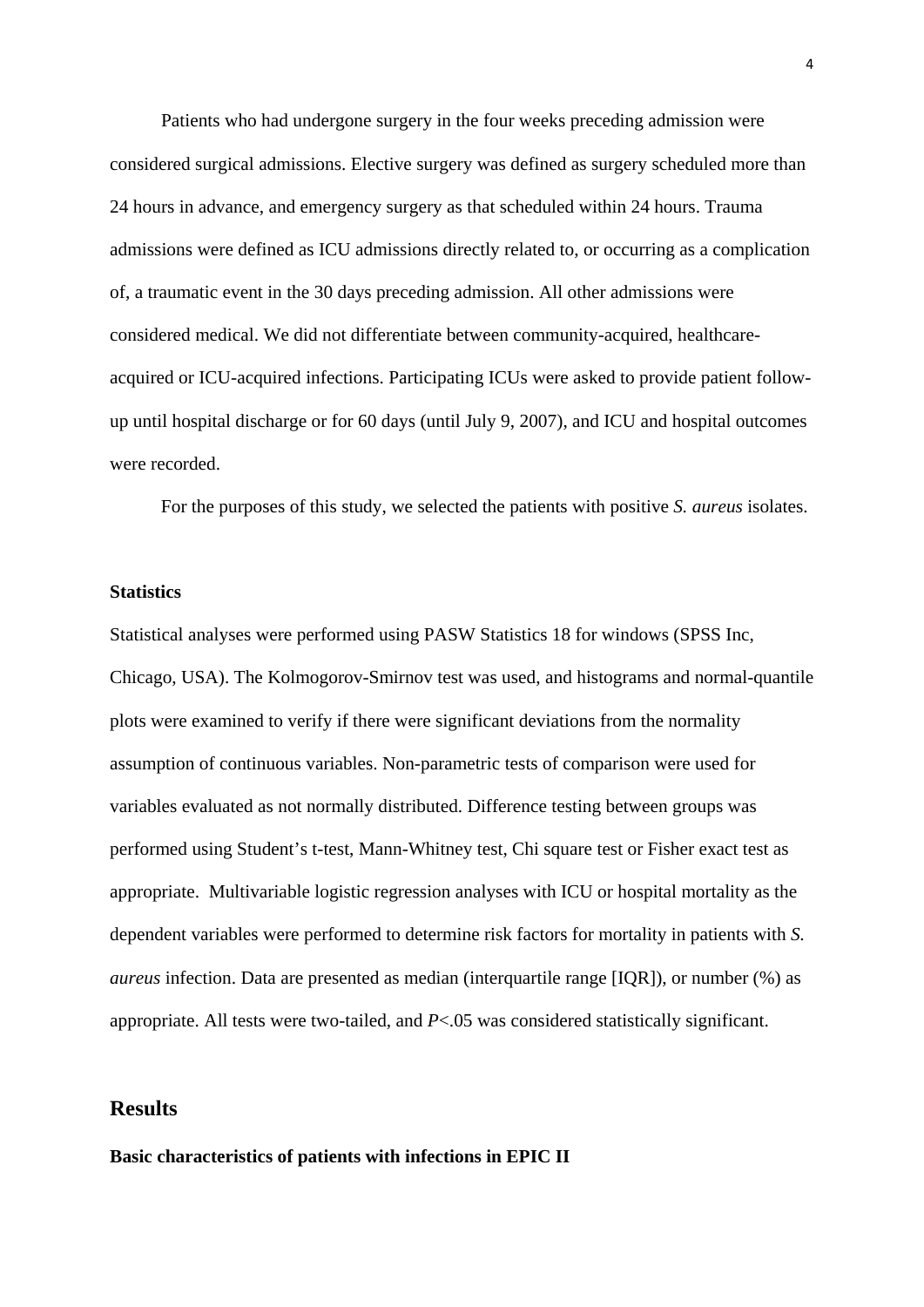On the day of the study, 7,087 of 13,796 patients (51%) were classified as infected, and 70% of these had positive cultures: 47% of the positive isolates were Gram-positive. The five organisms most commonly isolated were *S. aureus* (20.5%), *Pseudomonas* species (19.9%), *Candida* spp (17.0%), *Escherichia coli* (16%), and *Klebsiella* spp (12.7%). Fifty per cent of the *S. aureus* isolates were methicillin resistant.

#### **Characteristics of patients with MRSA vs. MSSA infections**

The characteristics of patients with MRSA ( $n=494$ ) vs. MSSA ( $n=505$ ) infections are shown in Table 1. There were no differences in SAPS II and SOFA scores on admission between groups. Patients with MRSA were slightly older, and had longer ICU stays prior to the study date than those with MSSA (median [IQR] 10 [3-22] versus 7 [3-14], *P*<0.001). Patients with MSSA were more likely to be admitted from the emergency department, whereas patients with MRSA were more likely to be admitted from a hospital ward. Neurological disease was a more common reason for admission in patients with MSSA infection than in those with MRSA, whereas respiratory infection, digestive tract or liver disease were more frequent reasons in MRSA-infected patients. Cancer and chronic renal failure were more prevalent in MRSA than in MSSA patients. There were no differences in use of mechanical ventilation, hemofiltration or hemodialysis between the groups.

#### **Site of infection**

The most common site of infection was the respiratory system followed by the bloodstream and renal/urinary tract (Table 2). MRSA isolates were more common than MSSA isolates in patients with abdominal (16.6% vs 7.7%, *P*<0.001) and renal/urinary tract (16.6% vs 11.5%, p=0.02) infections, and less common in patients with central nervous system infections (1.8% vs 5.1%, *P*<0.01).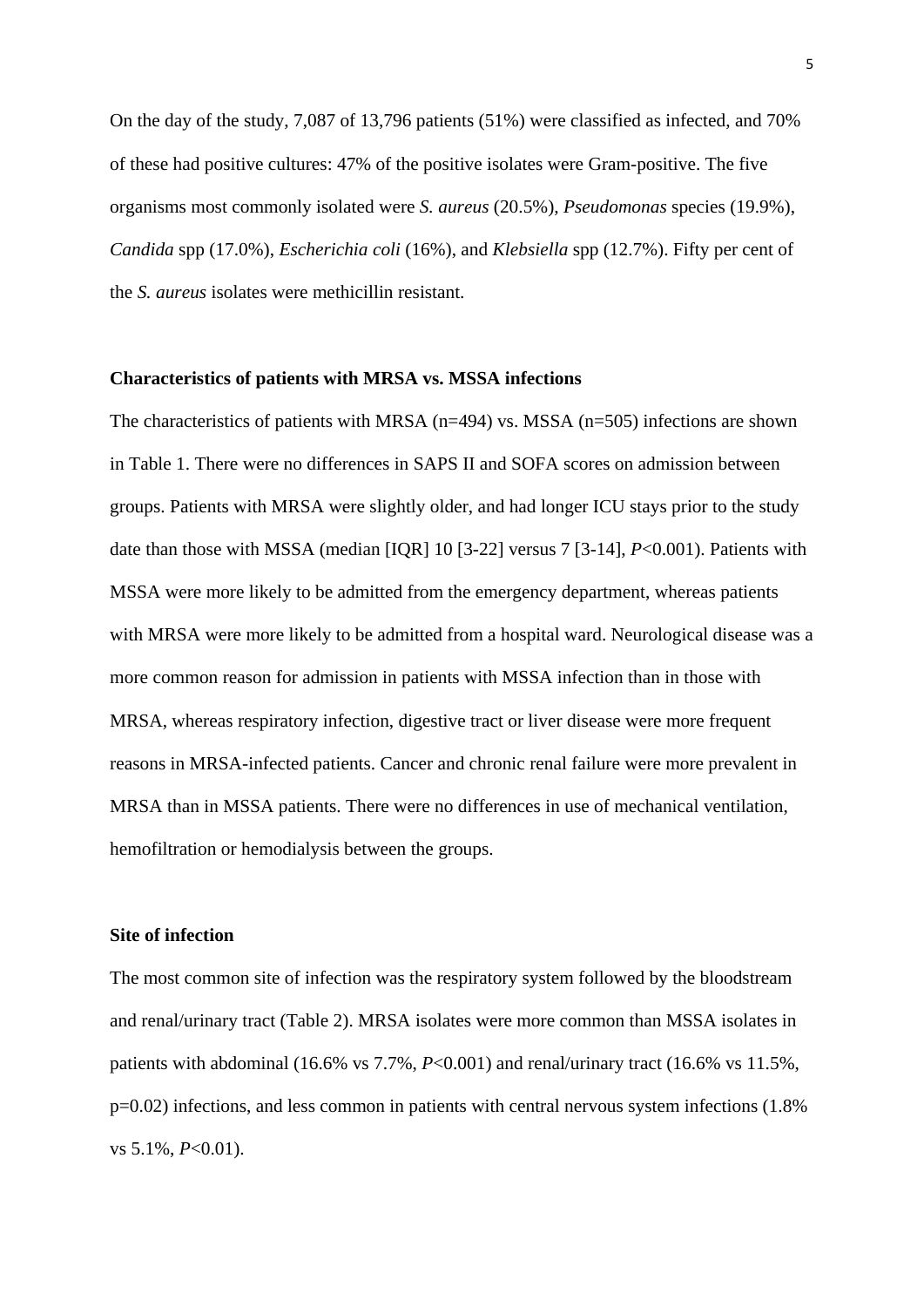#### **Antibiotic therapy**

Almost all (96%) patients were treated with antibiotics. The distribution of the antimicrobial drugs used on the study day is shown in Table 3. On the study day, 81.4% of MRSA infected patients received at least one antibiotic usually active against MRSA and 87.9% of MSSA infected patients received at least one antibiotic usually active against MSSA.

#### **Factors associated with ICU and hospital mortality**

The ICU mortality rates among patients with MRSA and MSSA infections were 29.1% and 20.5%, respectively (*P*<0.01). Corresponding hospital mortality rates were 36.4% and 27%, respectively (*P*<0.01), with corresponding post-ICU proportional mortality rates of 20.1% and 24.0%, respectively (*P*=0.42). The ICU and hospital mortality rates among western European patients with MRSA and MSSA infections were  $29.4\%$  vs  $16.7\%$  ( $p<0.001$ ) and  $39.3\%$  vs 22.8% (*P*<0.001), respectively. Corresponding numbers for other geographic areas were too small to yield any conclusive results.

Multivariable logistic regression analysis showed that age, admission for medical reasons, co-morbid cirrhosis, and MRSA were independently associated with a higher ICU mortality risk (Table 4A). Age, medical admission, chronic renal failure, comorbid cirrhosis, and MRSA were independently associated with a higher hospital mortality risk (Table 4B). MRSA infection was independently associated with a greater risk of ICU (adjusted odds ratio [OR] 1.39, 95% confidence interval [CI] 1.02-1.9, *P*=0.04) and hospital (adjusted OR 1.37, 95% CI 1.03-1.83, *P*=0.03) mortality.

### **Discussion**

The main findings of this study are that, in ICU patients, MRSA infections are more frequent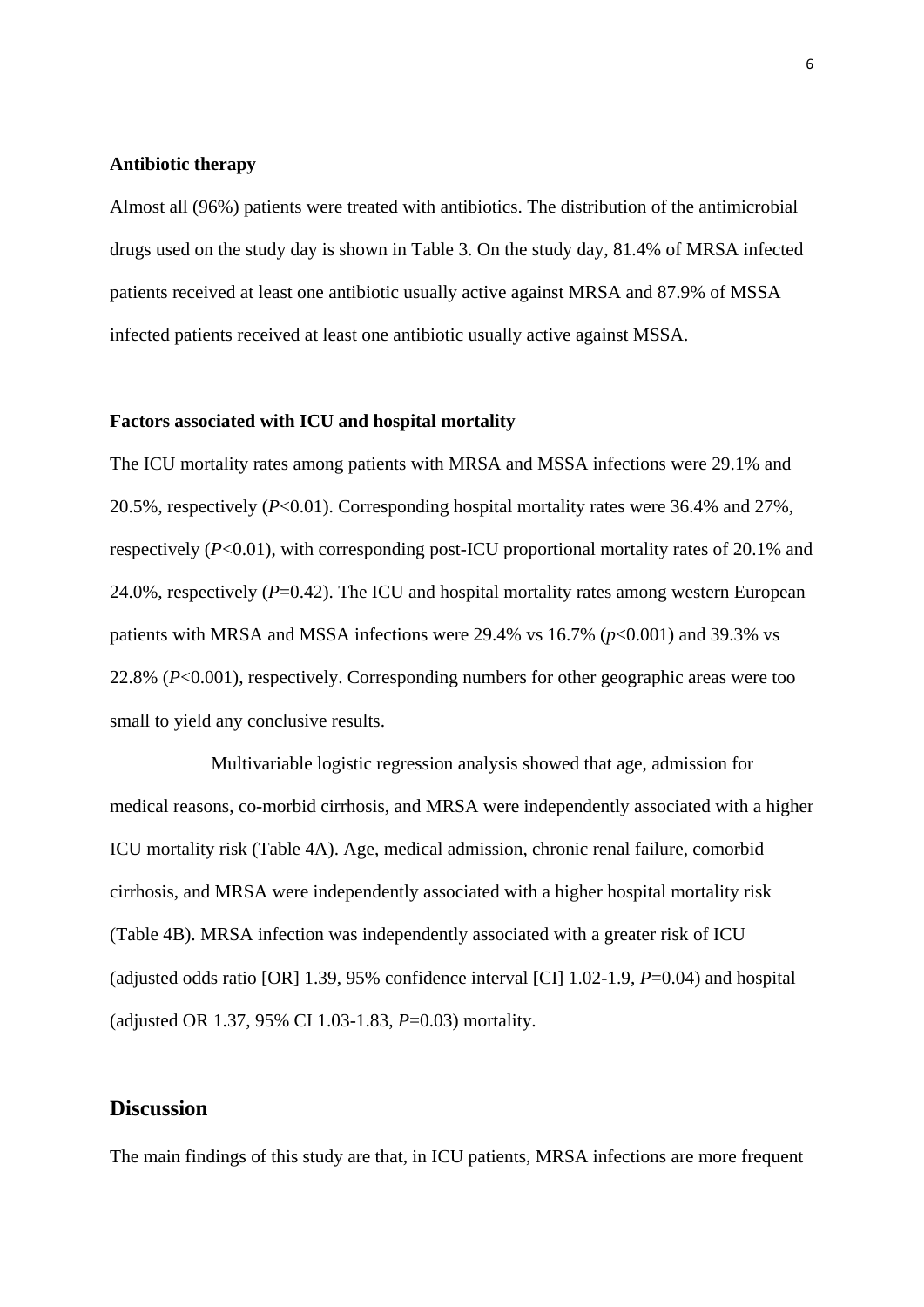in patients with underlying co-morbid conditions, such as cancer and chronic renal failure, and are associated with a 40% greater adjusted ICU and hospital mortality risk compared to MSSA infections. These findings are in agreement with several other studies [6, 7] and metaanalyses [2, 4]. However, Kang et al. reported that MRSA infection was only associated with increased mortality in patients with cancer or renal disease and in those with *S. aureus* bacteremia, but not in their total cohort of 4974 patients with *S. aureus* infection [7]. Unlike our study, DeRyke et al. reported no significant difference in attributable mortality between patients with MSSA infection and those with MRSA infection, although this study was limited by the small sample size. In a recent study on healthcare-associated *S. aureus* pneumonia, three of four patients were admitted to the ICU, but there were no significant differences between MRSA and MSSA patients in terms of mortality (17/59 [29%] vs. 19/95 [20%]); again the sample size was very small in this study [14]. The heterogeneity of the patient populations included in the different studies may also explain some of the apparent discrepancies in results [8, 9, 11-14] .

 We wanted to assess the burden of MRSA in a critically ill patient population. The rate of methicillin resistance in the *S. aureus* isolated in this study was 50%, similar to the 42% reported in the large Pan-American and European Sentry surveillance study performed in 2005-2006 [18]. The similarity of these results may be explained by the fact that three fourths of the patients included in our study with *S. aureus* infection were from Europe and America and both studies included community and nosocomial infections. Indeed, one limitation of this study is that the protocol did not distinguish between community-acquired and healthcare acquired infections. However, admission from the emergency room was more common among patients with MSSA whereas admission from a hospital ward was more common among patients with MRSA, suggesting that hospital-acquired infections were likely more prevalent among patients with MRSA. This is also supported by the significantly longer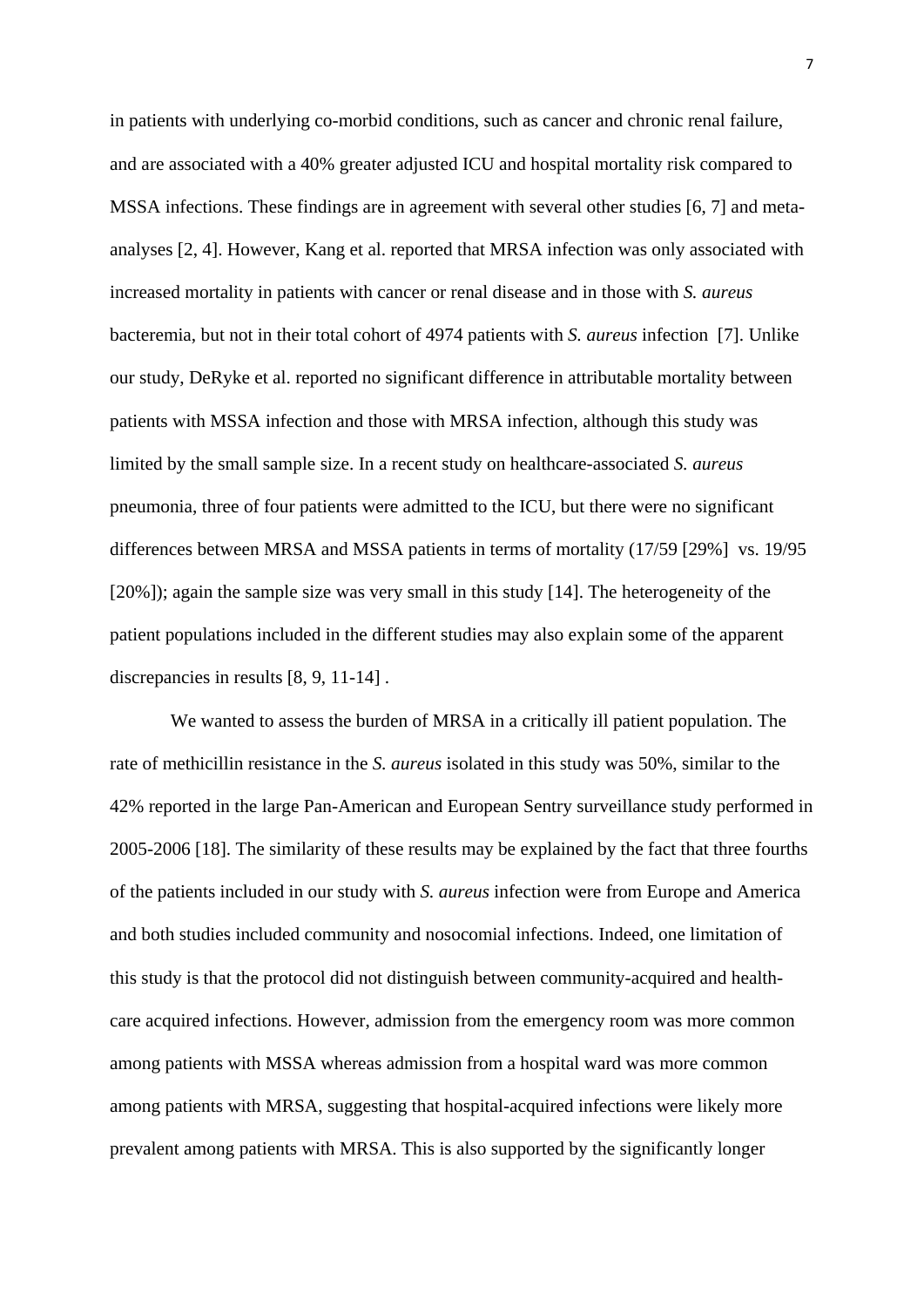median ICU stay prior to the study day for MRSA-infected patients vs. MSSA patients. This observation is also in agreement with a study on Canadian ICU infections performed in 2005 and 2006 demonstrating that 90.7% of *S. aureus* infections were due to healthcare-associated MRSA strains and 9.3% were community-associated MRSA strains [19]. MRSA rates are known to vary over time in individual units and hospitals, emphasizing the importance of conducting regular surveillance at local, regional and national levels with updated information on MRSA infections.

In our multivariable analysis we were able to demonstrate that age, medical admission, chronic renal failure, cirrhosis and MRSA were independently associated with a higher risk of hospital mortality, while severity of illness, as evaluated by the SAPS II or SOFA scores on admission, was not. Similar findings were also reported by Blot et al. in a smaller number of critically ill patients with bacteremia caused by *S. aureus* where acute renal failure, length of mechanical ventilation, age and methicillin resistance were independently associated with mortality [3].

The strength of our study is the large sample size. The study was not designed to evaluate potential mechanisms at the bacterial level, but to discover global factors associated with the high mortality of MRSA infection. Increased minimum inhibitory concentrations (MIC) to vancomycin [20-22], delay in appropriate antimicrobial therapy [23-28], inferior bactericidal effect of vancomycin and sub-optimal antibiotic dosage [29] are factors and mechanisms that may be involved in the increased mortality of MRSA infections, but that we were unable to assess. Another limitation of this point prevalence study is that antibiotic treatment was only noted on the day of the study and, therefore, data for full therapeutic comparisons are not available

In conclusion, we have demonstrated that in addition to age, admission for medical reasons and cirrhosis, methicillin resistance was independently associated with higher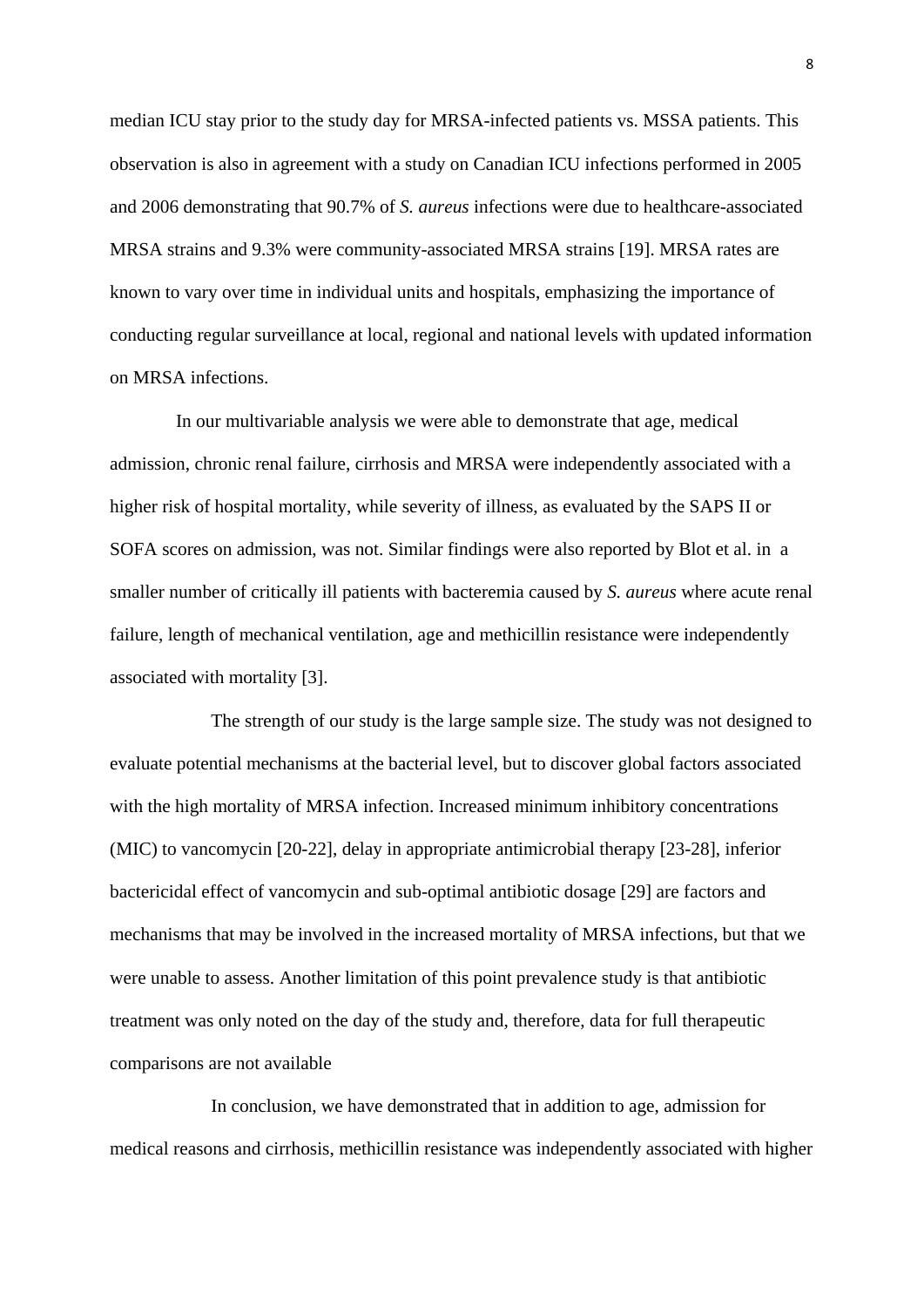ICU and hospital mortality rates among critically ill patients with *S. aureus* infections. Active surveillance for MRSA [30] and standard infection prevention measures must be encouraged in this high-risk patient group.

# **Acknowledgement**

We thank Hassane Njimi, MSc, PhD, Department of Intensive Care, Erasme University Hospital, Brussels, Belgium, for his help with the data management and statistical analyses.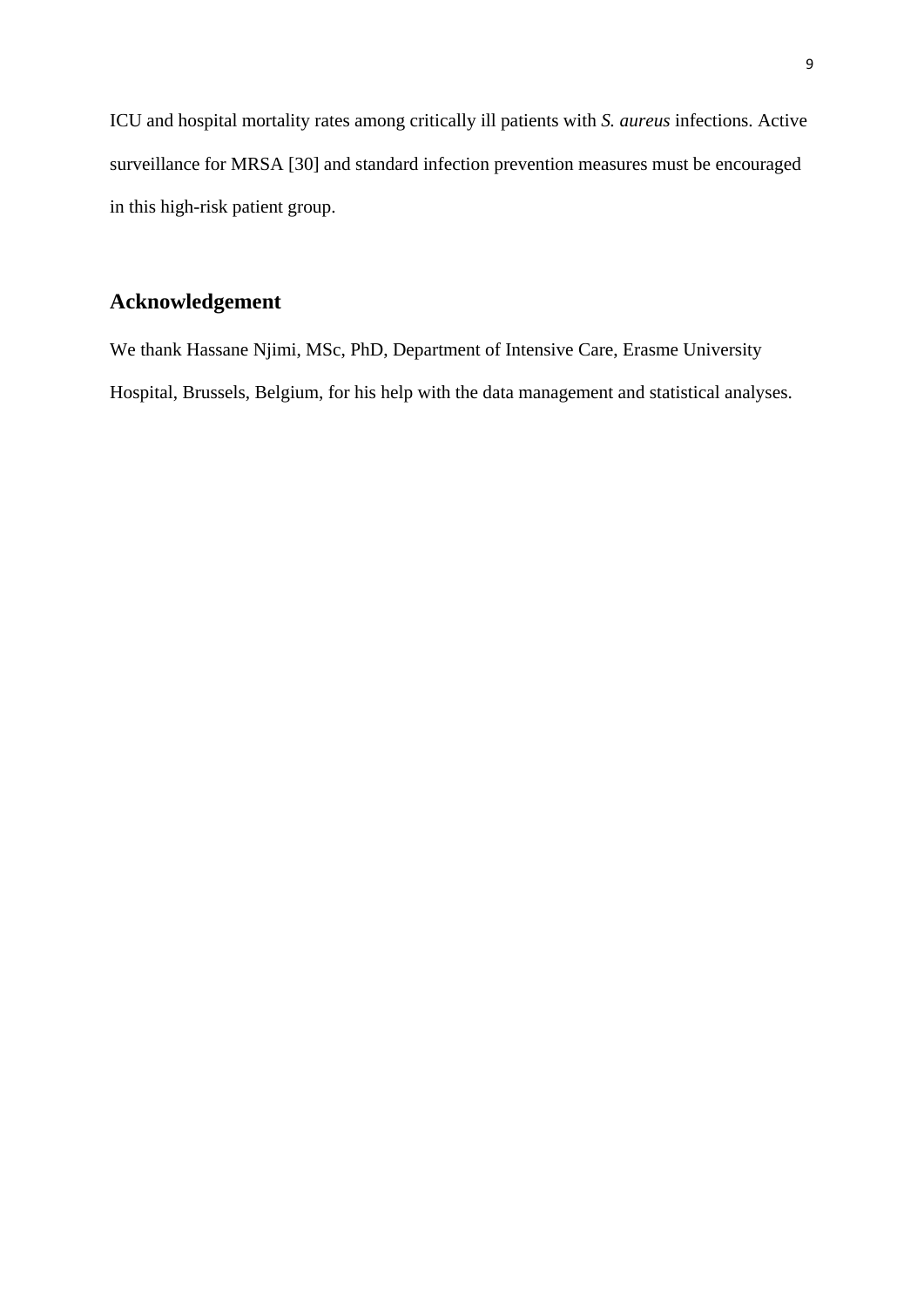#### References

- 1. Kock R, Becker K, Cookson B et al. Methicillin-resistant Staphylococcus aureus (MRSA): burden of disease and control challenges in Europe. Euro. Surveill, **2010**; 15.
- 2. Whitby M, McLaws ML, Berry G. Risk of death from methicillin-resistant Staphylococcus aureus bacteraemia: a meta-analysis. Med. J. Aust., **2001**; 175: 264- 267.
- 3. Blot SI, Vandewoude KH, Hoste EA, Colardyn FA. Outcome and attributable mortality in critically Ill patients with bacteremia involving methicillin-susceptible and methicillin-resistant Staphylococcus aureus. Arch. Intern. Med., **2002**; 162: 2229- 2235.
- 4. Cosgrove SE, Sakoulas G, Perencevich EN, Schwaber MJ, Karchmer AW, Carmeli Y. Comparison of mortality associated with methicillin-resistant and methicillinsusceptible Staphylococcus aureus bacteremia: a meta-analysis. Clin. Infect. Dis., **2003**; 36: 53-59.
- 5. Engemann JJ, Carmeli Y, Cosgrove SE et al. Adverse clinical and economic outcomes attributable to methicillin resistance among patients with Staphylococcus aureus surgical site infection. Clin. Infect. Dis., **2003**; 36: 592-598.
- 6. Patel M, Weinheimer JD, Waites KB, Baddley JW. Active surveillance to determine the impact of methicillin-resistant Staphylococcus aureus colonization on patients in intensive care units of a Veterans Affairs Medical Center. Infect. Control Hosp. Epidemiol., **2008**; 29: 503-509.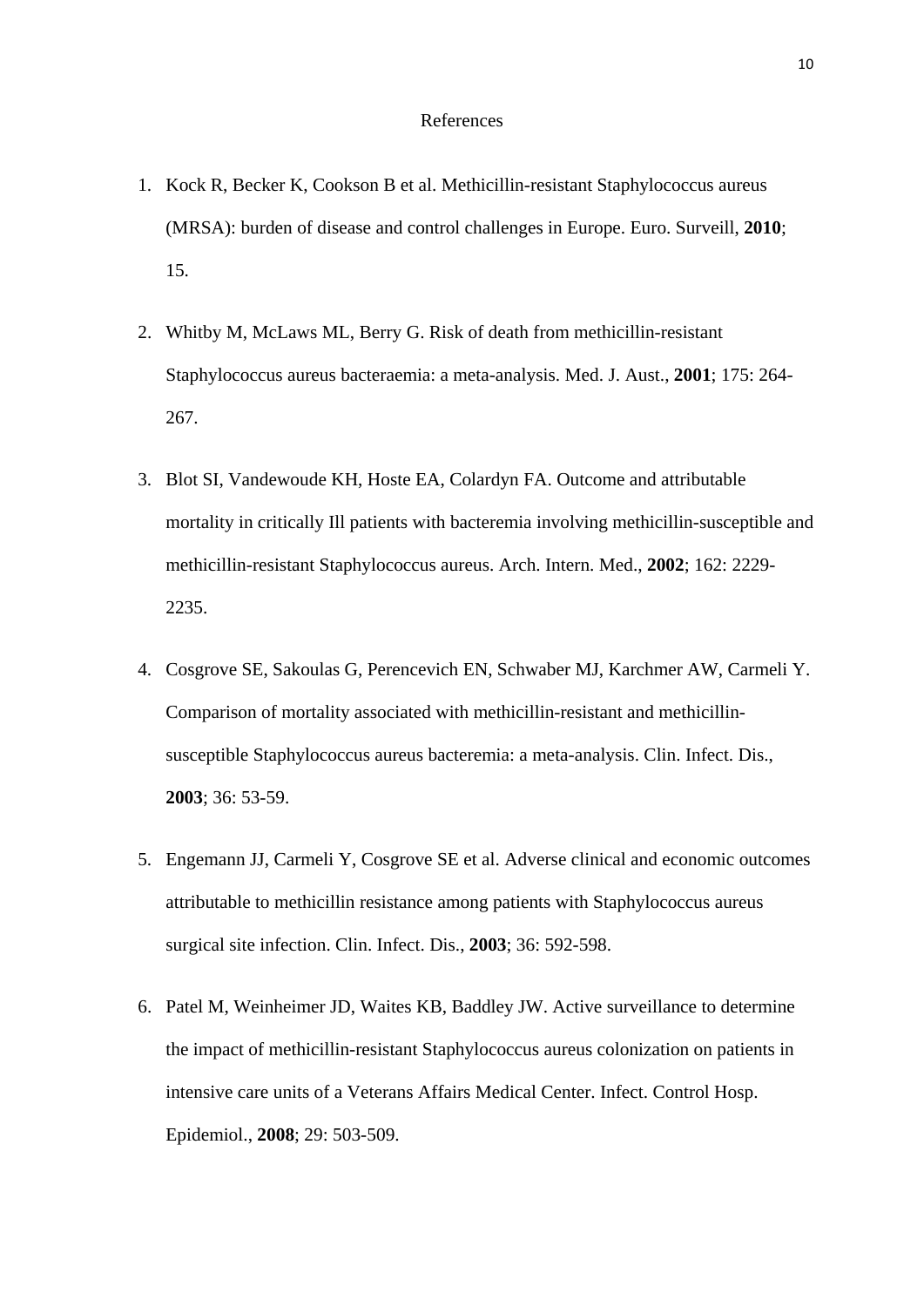- 7. Kang CI, Song JH, Chung DR et al. Clinical impact of methicillin resistance on outcome of patients with Staphylococcus aureus infection: a stratified analysis according to underlying diseases and sites of infection in a large prospective cohort. J. Infect., **2010**; 61: 299-306.
- 8. Graffunder EM, Venezia RA. Risk factors associated with nosocomial methicillinresistant Staphylococcus aureus (MRSA) infection including previous use of antimicrobials. J. Antimicrob. Chemother., **2002**; 49: 999-1005.
- 9. Cosgrove SE, Qi Y, Kaye KS, Harbarth S, Karchmer AW, Carmeli Y. The impact of methicillin resistance in Staphylococcus aureus bacteremia on patient outcomes: mortality, length of stay, and hospital charges. Infect. Control Hosp. Epidemiol., **2005**; 26: 166-174.
- 10. Peres-Bota D, Rodriguez H, Dimopoulos G et al. Are infections due to resistant pathogens associated with a worse outcome in critically ill patients? J. Infect., **2003**; 47: 307-316.
- 11. DeRyke CA, Lodise TP, Jr., Rybak MJ, McKinnon PS. Epidemiology, treatment, and outcomes of nosocomial bacteremic Staphylococcus aureus pneumonia. Chest, **2005**; 128: 1414-1422.
- 12. Wang JL, Chen SY, Wang JT et al. Comparison of both clinical features and mortality risk associated with bacteremia due to community-acquired methicillin-resistant Staphylococcus aureus and methicillin-susceptible S. aureus. Clin. Infect. Dis., **2008**; 46: 799-806.
- 13. Healy DG, Duignan E, Tolan M, Young VK, O'Connell B, McGovern E. Should cardiac surgery be delayed among carriers of methicillin-resistant Staphylococcus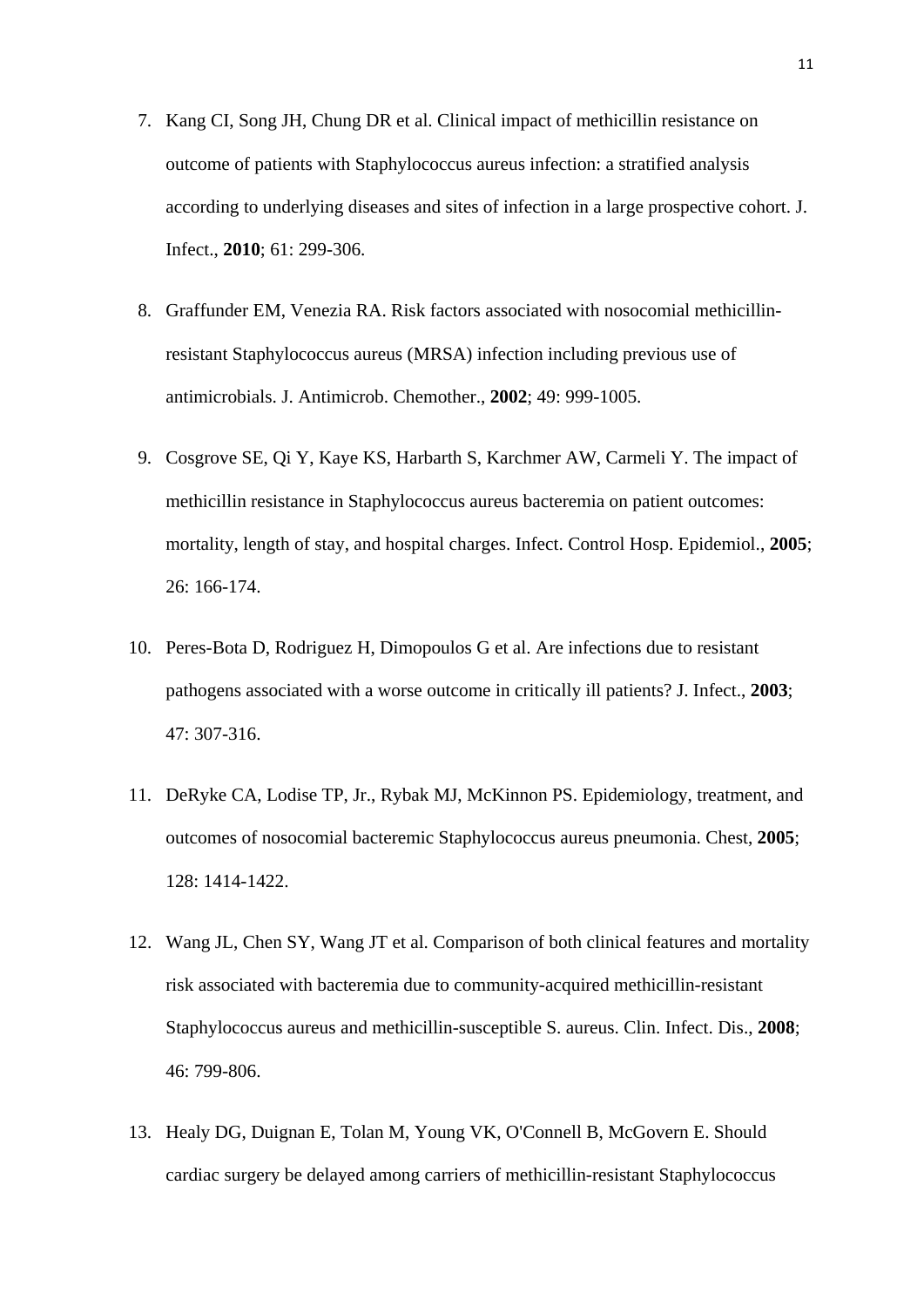aureus to reduce methicillin-resistant Staphylococcus aureus-related morbidity by preoperative decolonisation? Eur. J. Cardiothorac. Surg., **2010** (in press)

- 14. Shorr AF, Haque N, Taneja C et al. Clinical and economic outcomes for patients with health care-associated Staphylococcus aureus pneumonia. J. Clin. Microbiol., **2010**; 48: 3258-3262.
- 15. Taneja C, Haque N, Oster G et al. Clinical and economic outcomes in patients with community-acquired Staphylococcus aureus pneumonia. J. Hosp. Med., **2010** (in press)
- 16. Vincent JL, Rello J, Marshall J et al. International study of the prevalence and outcomes of infection in intensive care units. JAMA, **2009**; 302: 2323-2329.
- 17. Calandra T, Cohen J. The international sepsis forum consensus conference on definitions of infection in the intensive care unit. Crit Care Med., **2005**; 33: 1538- 1548.
- 18. Fritsche TR, Sader HS, Jones RN. Antimicrobial activity of ceftobiprole, a novel antimethicillin-resistant Staphylococcus aureus cephalosporin, tested against contemporary pathogens: results from the SENTRY Antimicrobial Surveillance Program (2005-2006). Diagn. Microbiol. Infect. Dis., **2008**; 61: 86-95.
- 19. Zhanel GG, Decorby M, Nichol KA et al. Characterization of methicillin-resistant Staphylococcus aureus, vancomycin-resistant enterococci and extended-spectrum beta-lactamase-producing Escherichia coli in intensive care units in Canada: Results of the Canadian National Intensive Care Unit (CAN-ICU) study (2005-2006). Can. J. Infect. Dis. Med. Microbiol., **2008**; 19: 243-249.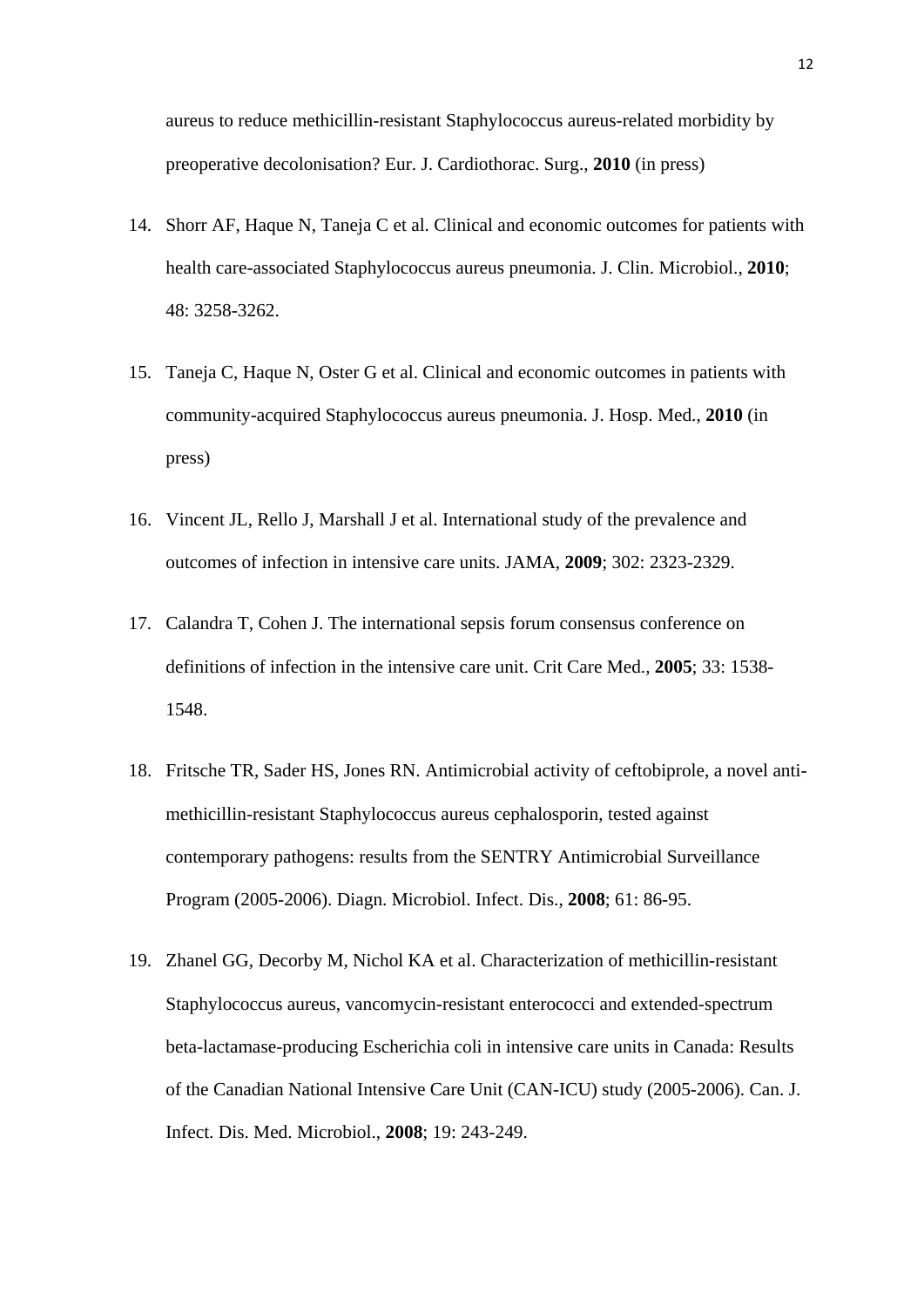- 20. Haque NZ, Cahuayme ZL, Peyrani P et al. Relationship of vancomycin MIC to mortality in patients with methicillin-resistant Staphylococcus aureus hospitalacquired, ventilator-associated and healthcare-associated pneumonia. Chest, **2010** (in press)
- 21. Wang JL, Wang JT, Sheng WH, Chen YC, Chang SC. Nosocomial methicillinresistant Staphylococcus aureus (MRSA) bacteremia in Taiwan: mortality analyses and the impact of vancomycin,  $MIC = 2 mg/L$ , by the broth microdilution method. BMC Infect. Dis., **2010**; 10: 159.
- 22. Takesue Y, Nakajima K, Takahashi Y et al. Clinical characteristics of vancomycin minimum inhibitory concentration of 2 mug/ml methicillin-resistant Staphylococcus aureus strains isolated from patients with bacteremia. J. Infect. Chemother., **2010** (in press)
- 23. Lodise TP, McKinnon PS, Swiderski L, Rybak MJ. Outcomes analysis of delayed antibiotic treatment for hospital-acquired Staphylococcus aureus bacteremia. Clin. Infect. Dis., **2003**; 36: 1418-1423.
- 24. Schramm GE, Johnson JA, Doherty JA, Micek ST, Kollef MH. Methicillin-resistant Staphylococcus aureus sterile-site infection: The importance of appropriate initial antimicrobial treatment. Crit Care Med., **2006**; 34: 2069-2074.
- 25. Sligl W, Taylor G, Gibney RN, Rennie R, Chui L. Methicillin-resistant Staphylococcus aureus in a Canadian intensive care unit: Delays in initiating effective therapy due to the low prevalence of infection. Can. J. Infect. Dis. Med. Microbiol., **2007**; 18: 139-143.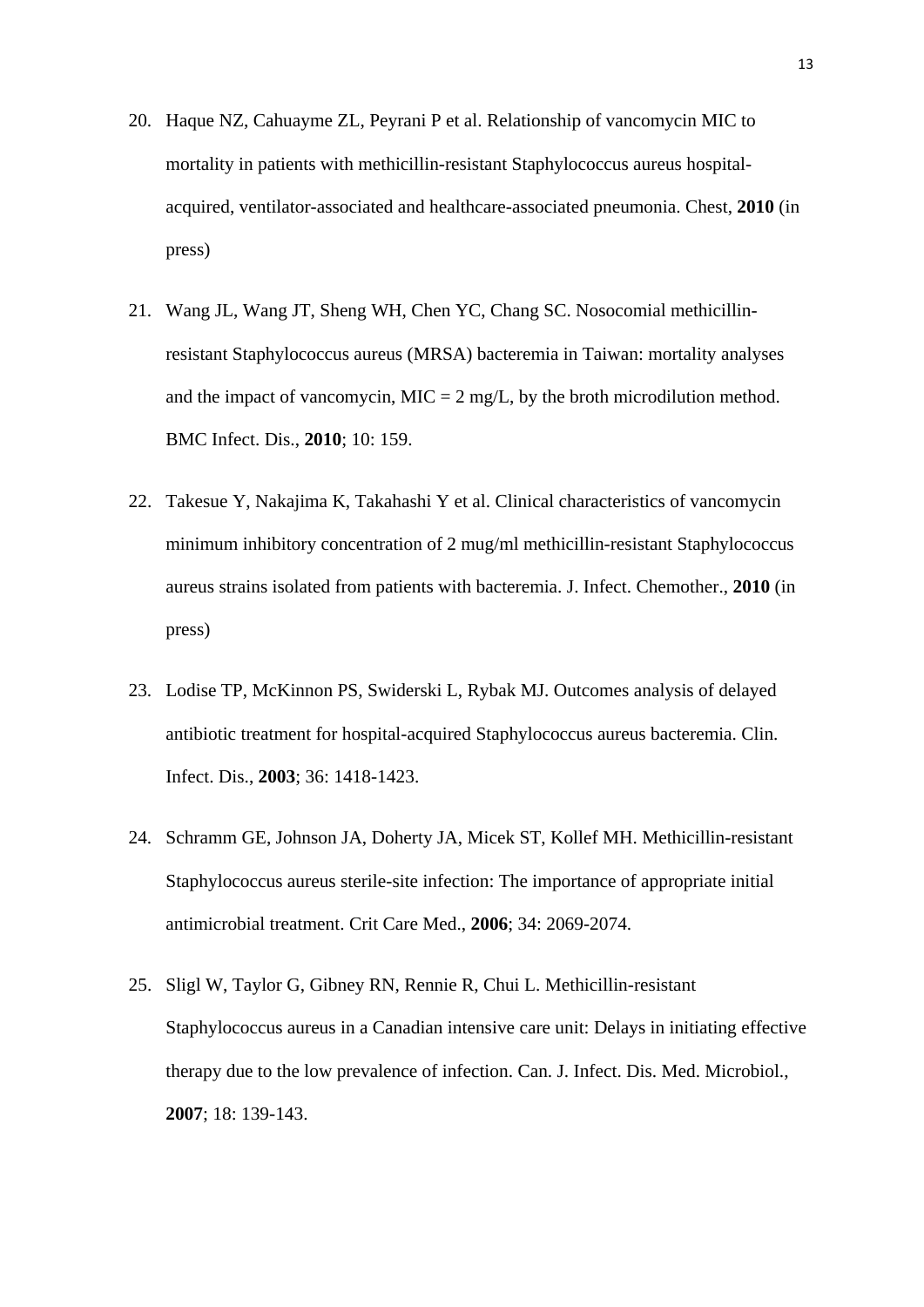- 26. Rodriguez-Bano J, Millan AB, Dominguez MA et al. Impact of inappropriate empirical therapy for sepsis due to health care-associated methicillin-resistant Staphylococcus aureus. J. Infect., **2009**; 58: 131-137.
- 27. Kumar A, Ellis P, Arabi Y et al. Initiation of inappropriate antimicrobial therapy results in a fivefold reduction of survival in human septic shock. Chest, **2009**; 136: 1237-1248.
- 28. Marchaim D, Kaye KS, Fowler VG et al. Case-control study to identify factors associated with mortality among patients with methicillin-resistant Staphylococcus aureus bacteraemia. Clin. Microbiol. Infect., **2010**; 16: 747-752.
- 29. Giuliano C, Haase KK, Hall R. Use of vancomycin pharmacokineticpharmacodynamic properties in the treatment of MRSA infections. Expert. Rev. Anti. Infect. Ther., **2010**; 8: 95-106.
- 30. Martinez-Capolino C, Reyes K, Johnson L et al. Impact of active surveillance on meticillin-resistant Staphylococcus aureus transmission and hospital resource utilisation. J. Hosp. Infect., **2010**; 74: 232-237.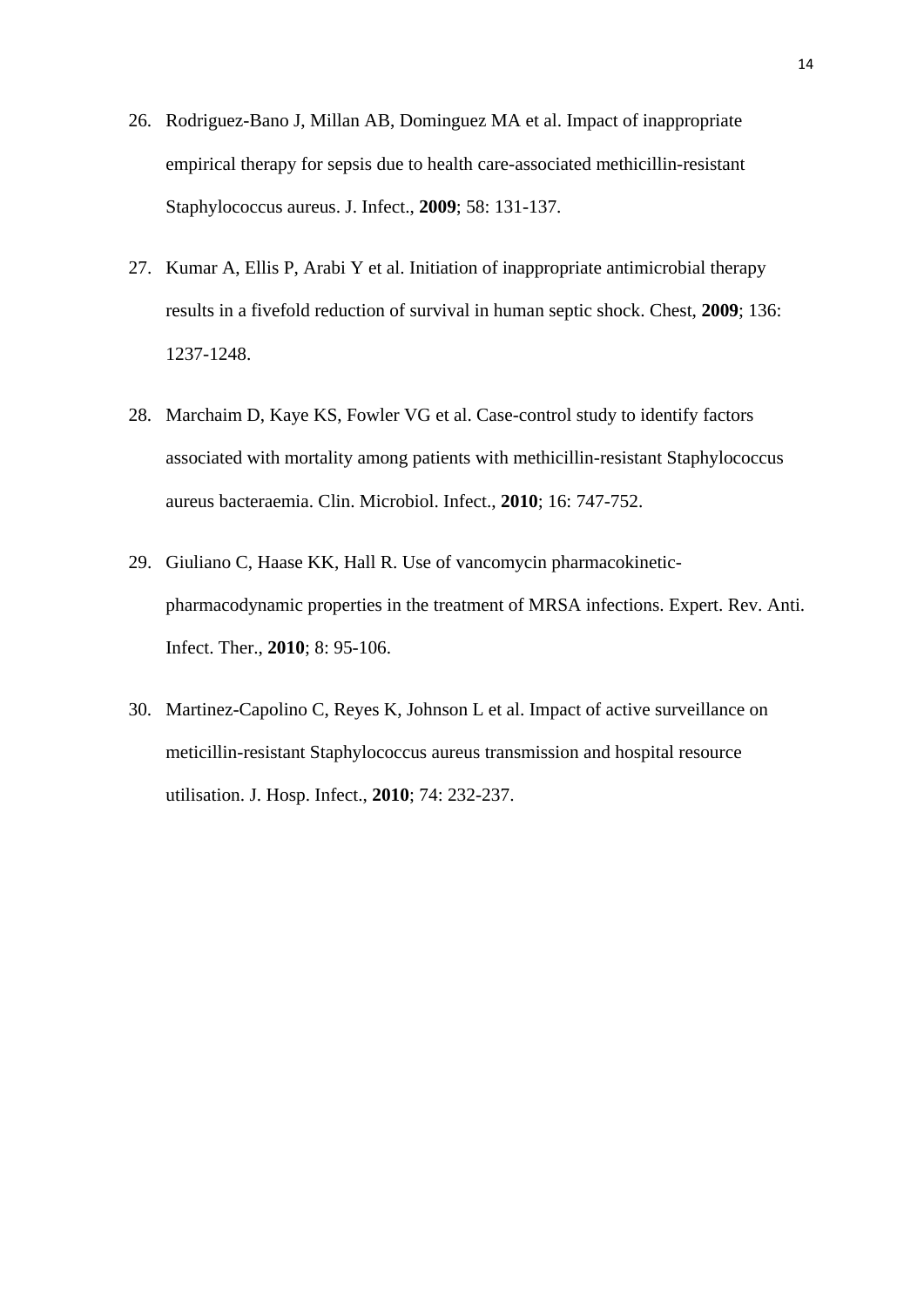# **Table 1.** Basic characteristics of patients with MRSA and MSSA infections in the EPIC II Study

|                                             |                                          | <b>MRSA</b>              | <b>MSSA</b>              | P-value      |
|---------------------------------------------|------------------------------------------|--------------------------|--------------------------|--------------|
|                                             |                                          | $n = 494$                | $n = 505$                |              |
| Age, median (IQR), y<br>Male                |                                          | 63.5 [50-74]             | 62 [44-72]               | 0.01<br>0.38 |
|                                             |                                          | 322 (65.3)<br>37 [27-49] | 343 (67.9)<br>37 [27-49] | 0.87         |
| SAPS II, median (IQR)<br>SOFA, median (IQR) |                                          | $6[4-10]$                | $7[4-10]$                | 0.64         |
| Days on ICU prior to study                  |                                          |                          |                          |              |
| date, median (IQR)                          |                                          | 10 [3-22]                | $7[3-14]$                | < 0.001      |
| Type of admission                           |                                          |                          |                          | 0.08         |
|                                             | Surgical: Elective                       | 70 (14.2)                | 60 (11.9)                |              |
|                                             | Medical                                  | 151 (30.6)               | 148 (29.4)               |              |
|                                             | Surgical: Emergency                      | 226 (45.8)               | 223 (44.2)               |              |
|                                             | Trauma                                   | 46 (9.3)                 | 73 (14.5)                |              |
| <b>Admission Source</b>                     |                                          |                          |                          | < 0.01       |
|                                             | Operating room /recovery                 | 88 (17.8)                | 87 (17.3)                |              |
|                                             | Emergency                                |                          |                          |              |
|                                             | department/ambulance<br>Hospital ward    | 116(23.5)                | 168 (33.5)               |              |
|                                             | Other hospital                           | 181 (36.7)               | 130 (25.9)               |              |
|                                             | Other                                    | 97 (19.7)<br>11(2.2)     | 101(20.1)<br>16(3.2)     |              |
| Reason for admission                        |                                          |                          |                          |              |
|                                             | Surveillance/Monitoring                  | 49 (9.9)                 | 37(7.3)                  | < 0.001      |
|                                             | Neurological                             | 55(11.1)                 | 118 (23.4)               |              |
|                                             | Respiratory                              | 165 (33.4)               | 122 (24.2)               |              |
|                                             | Cardiovascular                           | 101(20.4)                | 114 (22.6)               |              |
|                                             | Renal                                    | 12(2.4)                  | 10(2)                    |              |
|                                             | Digestive/Liver                          | 52 (10.5)                | 30(5.9)                  |              |
|                                             | Trauma                                   | 48 (9.7)                 | 63 (12.5)                |              |
|                                             | Others*                                  | 12(2.4)                  | 11(2.2)                  |              |
| Co-morbidity                                | Chronic obstructive                      |                          |                          |              |
|                                             | pulmonary disease                        | 97 (19.6)                | 91 (18)                  | 0.51         |
|                                             | Cancer                                   | 80 (16.2)                | 53 (10.5)                | < 0.01       |
|                                             | Hematologic cancer                       | 11(2.2)                  | 11(2.2)                  | 0.96         |
|                                             | Insulin-dependent diabetes               |                          |                          |              |
|                                             | mellitus<br>Heart failure (NYHA III-IV)) | 72 (14.6)                | 66 (13.1)                | 0.49<br>0.11 |
|                                             | Chronic renal failure                    | 68 (13.8)<br>71 (14.4)   | 53 (10.5)<br>51(10.1)    | 0.04         |
|                                             | <b>HIV</b>                               | 3(0.6)                   | 2(0.4)                   | 0.64         |
|                                             | Cirrhosis                                | 29 (5.9)                 | 20(4)                    | 0.16         |
|                                             | Immunosuppression                        | 22 (4.5)                 | 20(4)                    | 0.34         |
| Number of comorbidties                      |                                          |                          |                          | < 0.01       |
|                                             | None                                     | 194 (39.3)               | 249 (49.3)               |              |
|                                             | 1                                        | 158 (32)                 | 160 (31.7)               |              |
|                                             | 2                                        | 94 (19)                  | 60 (11.9)                |              |
|                                             | 3                                        | 36(7.3)                  | 28 (5.5)                 |              |
|                                             | >3                                       | 12(2.4)                  | 8(1.6)                   |              |
| Mechanical ventilation                      |                                          | 341 (69)                 | 353 (70.2)               | 0.69         |
| Hemofiltration/Hemodialysis                 |                                          | 67 (13.6)                | 61(12.1)                 | 0.5          |
| Antibiotic treatment                        |                                          | 475 (96.2)               | 485 (96)                 | 0.79         |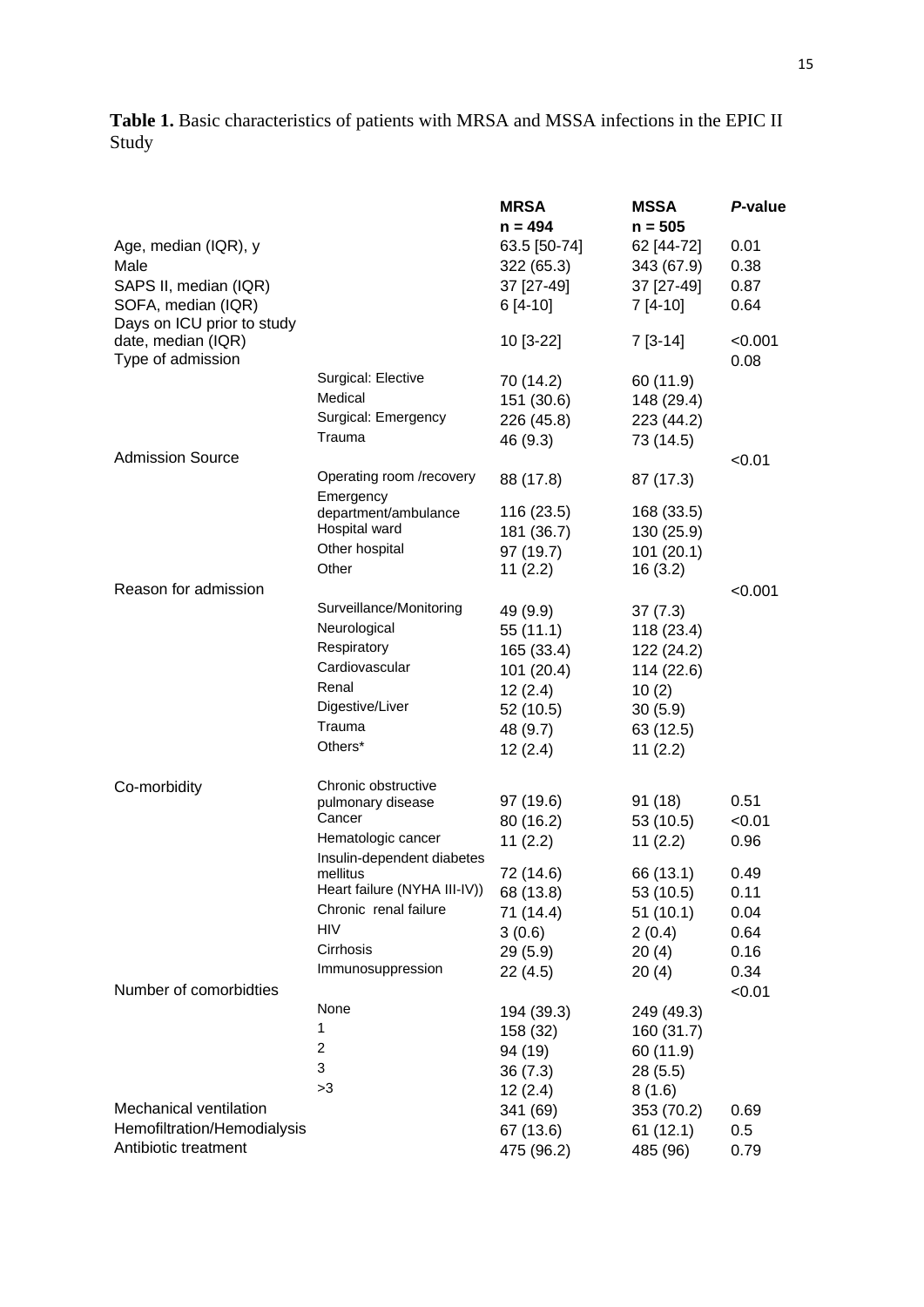**Abbreviations:** SAPS II, Simplified Acute Physiology Score II; SOFA, Sequential Organ Failure Assessment;

HIV, Human Immunodeficiency Virus; NYHA III-IV, New York Heart Association class III-IV;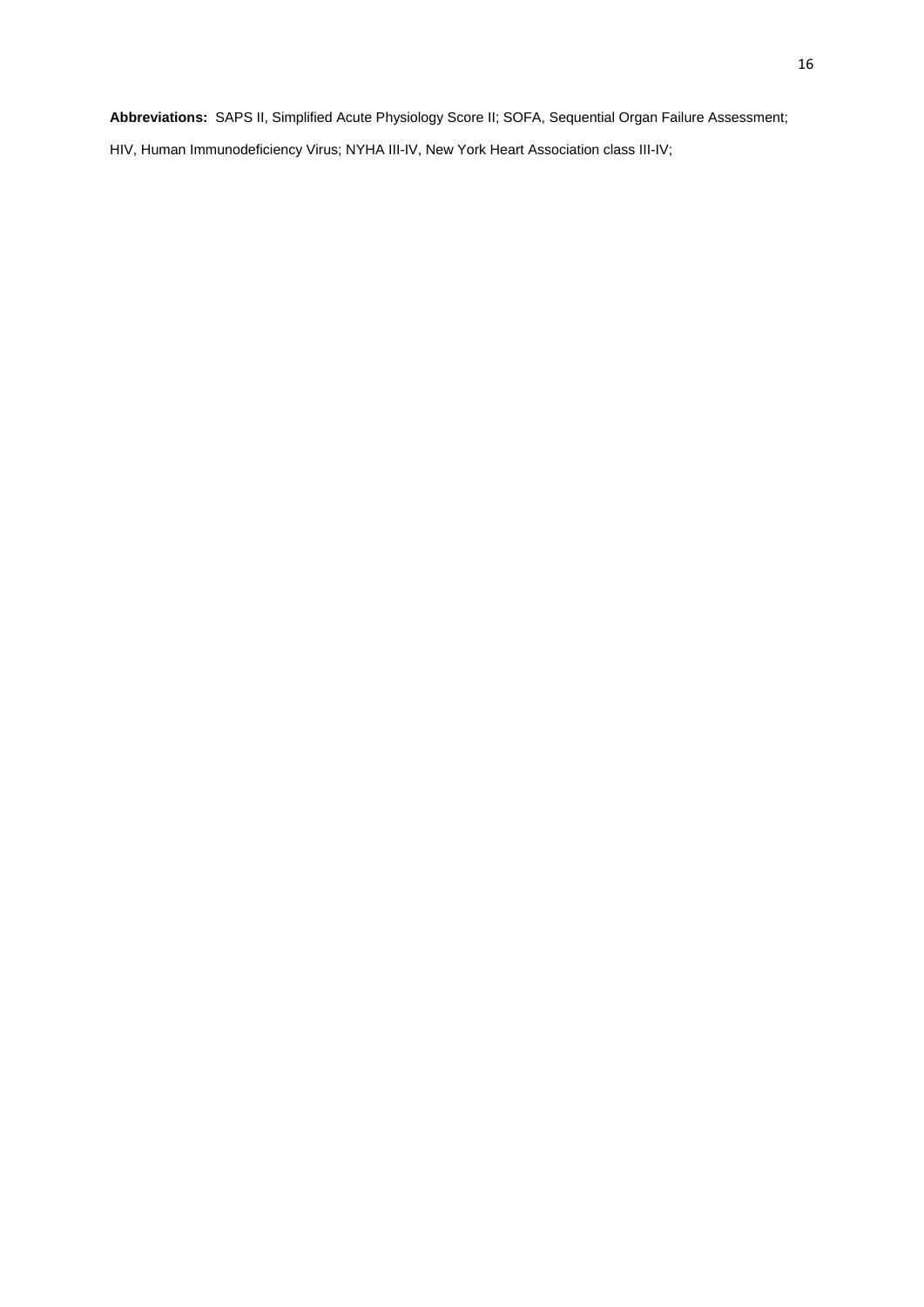# **Table 2.** Site of infection

|                          | <b>MRSA</b> | <b>MSSA</b> | P-value |
|--------------------------|-------------|-------------|---------|
| <b>Site of infection</b> | n (%)       | $n$ (%)     |         |
| Respiratory tract        | 364 (73.7)  | 346 (68.5)  | 0.07    |
| Abdominal                | 82 (16.6)   | 39(7.7)     | < 0.001 |
| Bloodstream              | 122 (24.7)  | 120 (23.8)  | 0.73    |
| Renal/urinary            |             |             |         |
| tract                    | 82 (16.6)   | 58 (11.5)   | 0.02    |
| Skin                     | 63 (12.8)   | 51(10.1)    | 0.19    |
| Catheter-related         | 33(6.7)     | 31(6.1)     | 0.73    |
| <b>CNS</b>               | 9(1.8)      | 26(5.1)     | < 0.01  |
| <b>Others</b>            | 63 (12.8)   | 76 (15)     | 0.29    |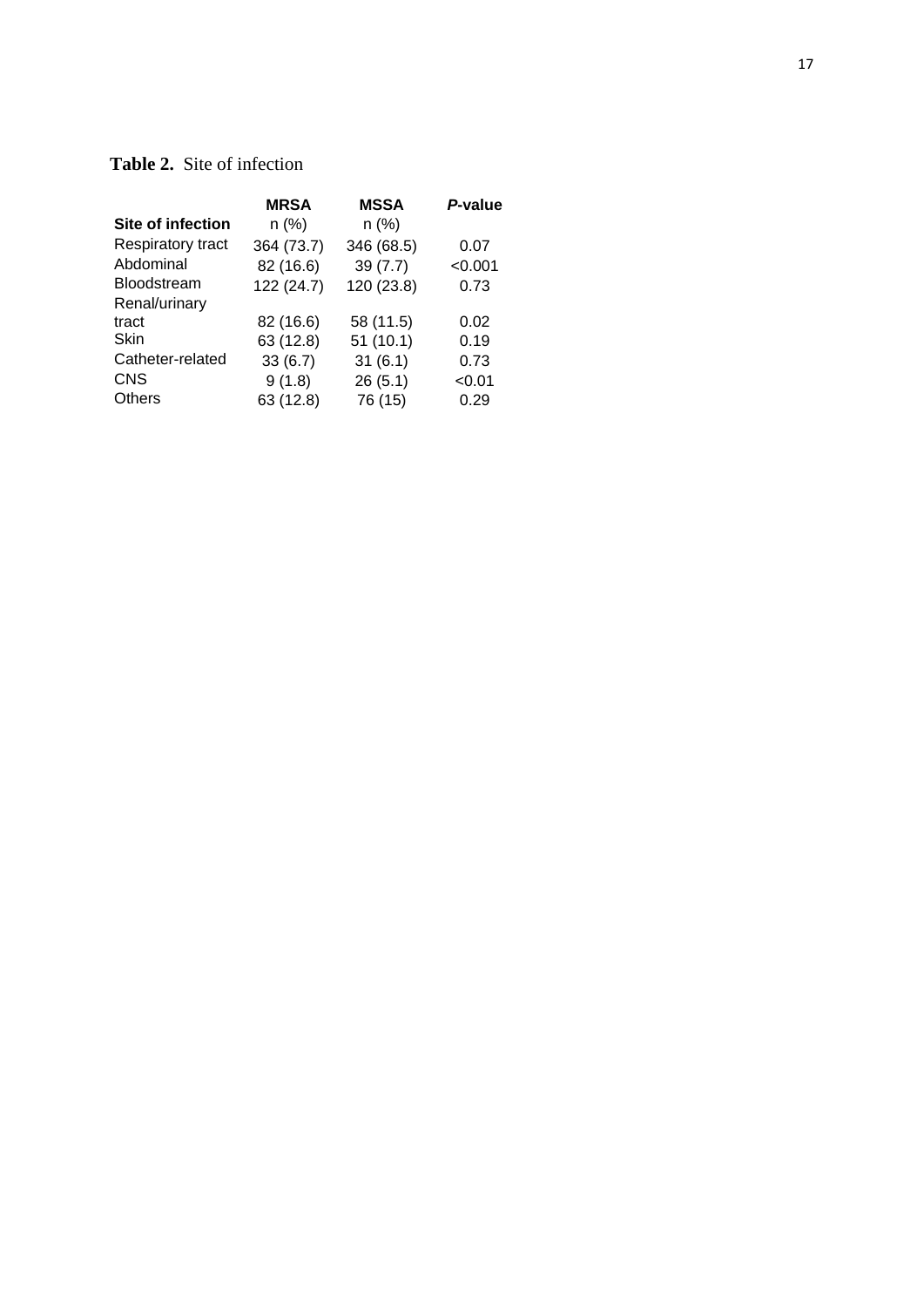|                    | <b>MRSA</b> | <b>MSSA</b> | P-value |
|--------------------|-------------|-------------|---------|
| Cephalosporins     | 63 (12.8)   | 127 (25.1)  | < 0.001 |
| Penicillins        | 99 (20)     | 253 (50.1)  | < 0.001 |
| Other beta-lactams | 145 (29.4)  | 84 (16.6)   | < 0.001 |
| Aminoglycoside     | 72 (14.6)   | 58 (11.5)   | 0.14    |
| Quinolone          | 72 (14.6)   | 89 (17.6)   | 0.19    |
| Glycopeptides      | 321 (65)    | 109 (21.6)  | < 0.001 |
| Macrolides         | 15(3)       | 28(5.5)     | 0.05    |
| Metronidazole      | 32(6.5)     | 28(5.5)     | 0.54    |
| Cotrimoxazole      | 10(2)       | 7(1.4)      | 0.44    |
| Oxazolidinone      | 74 (15)     | 16(3.2)     | < 0.001 |
| Daptomycin         | 5(1)        | 0(0)        | 0.03    |
| Tigecycline        | 12(2.4)     | 3(0.6)      | 0.02    |
| Antifungal         | 92 (18.6)   | 58 (11.5)   | < 0.01  |
| Antiviral          | 4(0.8)      | 7(1.4)      | 0.38    |
| Other              | 51 (10.3)   | 54 (10.7)   | 0.85    |

**Table 3.** Antibiotic therapy on the study day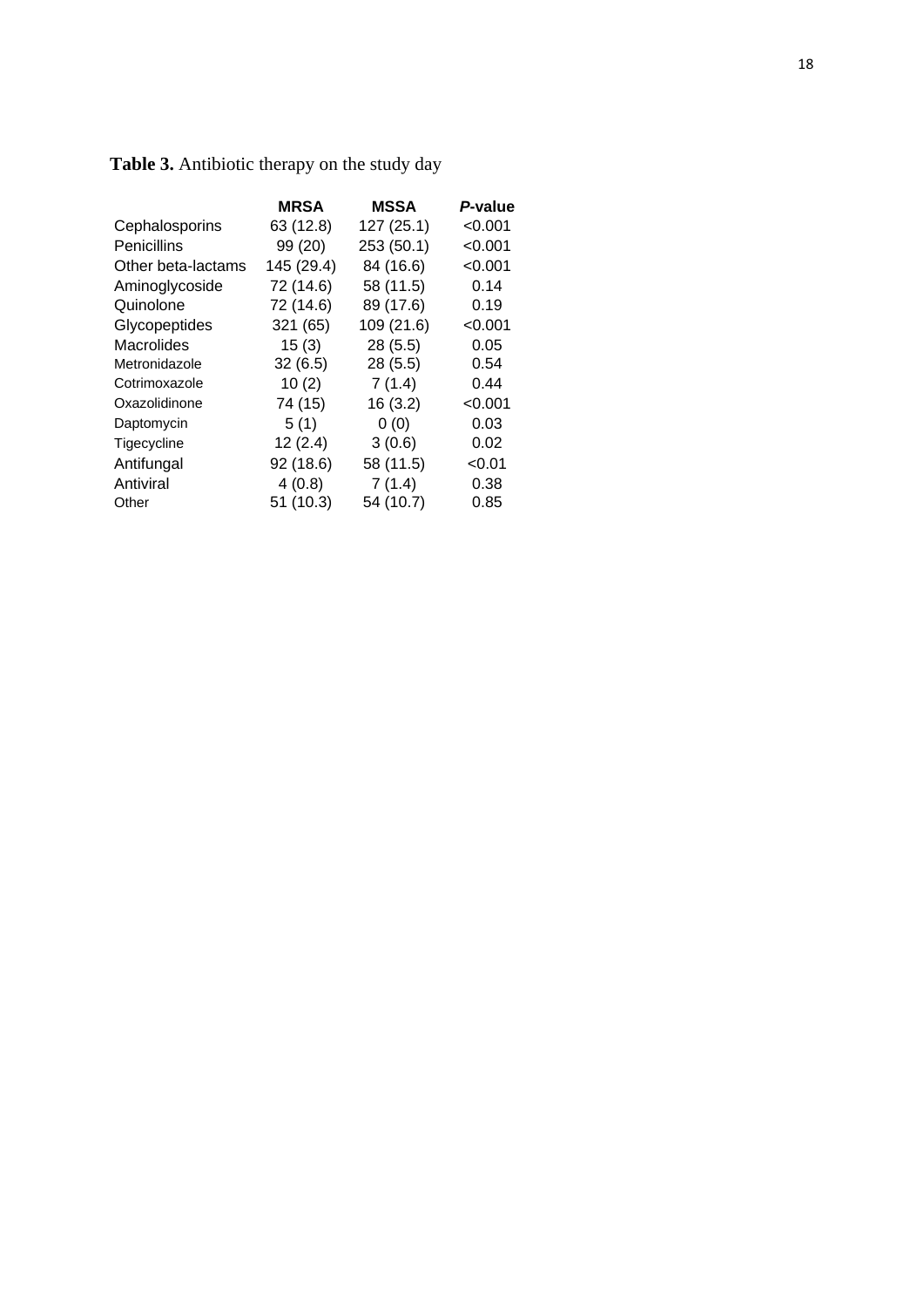| Variable                       | OR (95% CI)         | P-value |
|--------------------------------|---------------------|---------|
| Age, per year                  | $1.02(1.01-1.03)$   | < 0.001 |
|                                |                     |         |
| Type of admission              |                     |         |
| Elective surgery               | Reference           |         |
| Medical                        | 1.86 (1.09-3.17)    | 0.02    |
| Emergency surgery              | 1.02 (0.62-1.66)    | 0.95    |
| Trauma                         | $0.99(0.46 - 2.11)$ | 0.97    |
|                                |                     |         |
| <b>Source of Admission</b>     |                     |         |
| Operating room /recovery       | Reference           |         |
| Emergency department/ambulance | $0.91(0.32 - 2.61)$ | 0.86    |
| Hospital floor                 | $0.54(0.32 - 0.92)$ | 0.02    |
| Other hospital                 | $1.03(0.65-1.65)$   | 0.9     |
| Other                          | $0.93(0.55-1.57)$   | 0.78    |
|                                |                     |         |
| Chronic renal failure          | 1.47 (0.95-2.25)    | 0.08    |
| <b>Cirrhosis</b>               | 2.65 (1.42-4.94)    | < 0.01  |
| <b>MRSA</b>                    | 1.39 (1.02-1.9)     | 0.04    |

**Table 4A.** Multivariable logistic regression analysis with ICU mortality as dependent variable